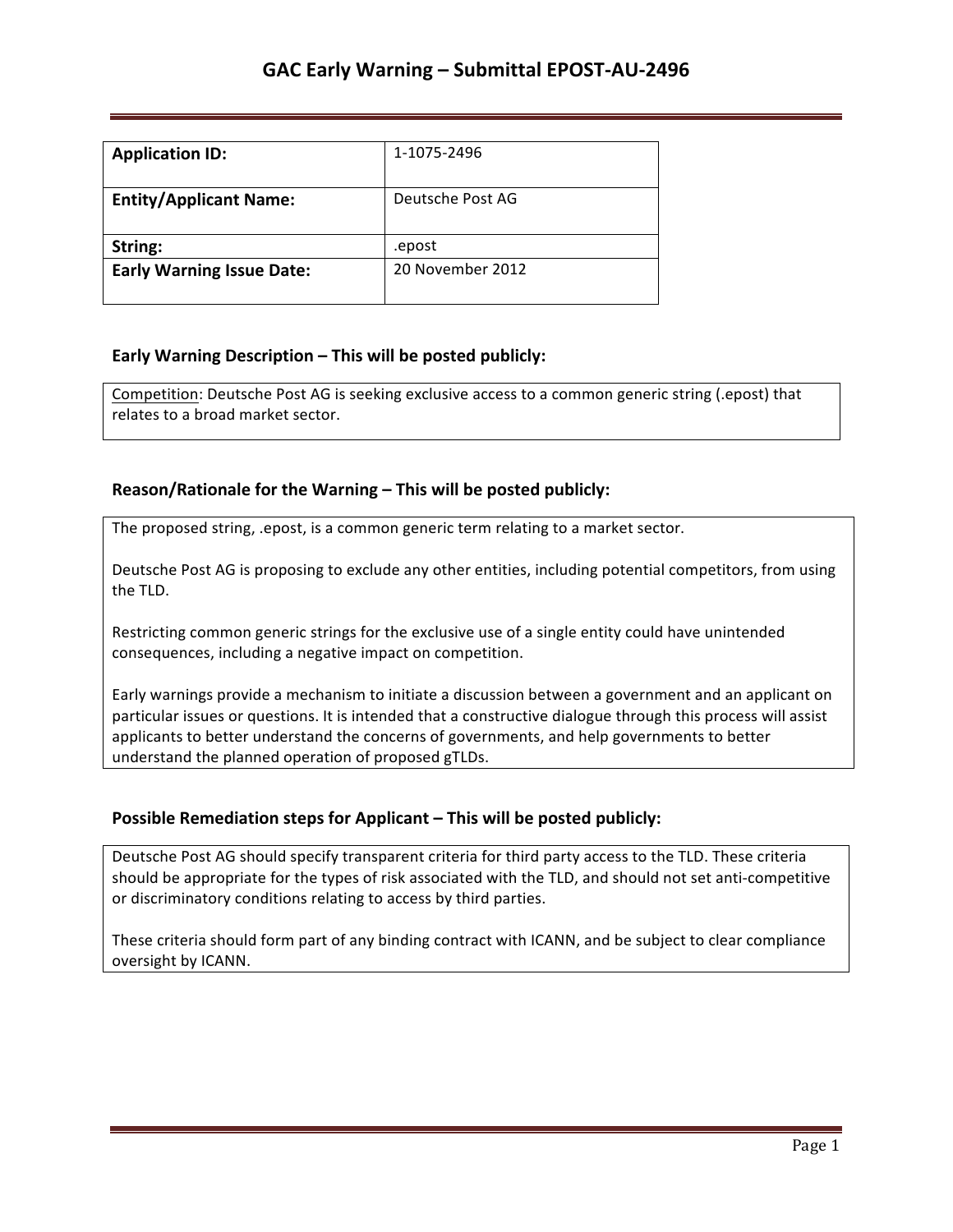## **Further Notes from GAC Member(s) (Optional) – This will be posted publicly:**

This Early Warning is from the Department of Broadband, Communications and the Digital Economy (DBCDE), on behalf of the Australian Government. In the first instance, communications and responses to this early warning should be emailed to gacearlywarning@gac.icann.org, with the text "Australian EW" and the application ID in the subject field.

# **INFORMATION FOR APPLICANTS**

## **About GAC Early Warning**

The GAC Early Warning is a notice only. It is not a formal objection, nor does it directly lead to a process that can result in rejection of the application. However, a GAC Early Warning should be taken seriously as it raises the likelihood that the application could be the subject of GAC Advice on New gTLDs or of a formal objection at a later stage in the process. Refer to section 1.1.2.4 of the Applicant Guidebook (http://newgtlds.icann.org/en/applicants/agb) for more information on GAC Early Warning.

## **Instructions if you receive the Early Warning**

**ICANN** strongly encourages you work with relevant parties as soon as possible to address the concerns voiced in the GAC Early Warning.

### **Asking questions about your GAC Early Warning**

If you have questions or need clarification about your GAC Early Warning, please contact gacearlywarning@gac.icann.org. As highlighted above, ICANN strongly encourages you to contact gacearlywarning@gac.icann.org as soon as practicable regarding the issues identified in the Early Warning. 

### **Continuing with your application**

If you choose to continue with the application, then the "Applicant's Response" section below should be completed. In this section, you should notify the GAC of intended actions, including the expected completion date. This completed form should then be sent to gacearlywarning@gac.icann.org. If your remediation steps involve submitting requests for changes to your application, see the change request process at http://newgtlds.icann.org/en/applicants/customer-service/change-requests.

In the absence of a response, ICANN will continue to process the application as submitted.

### **Withdrawing your application**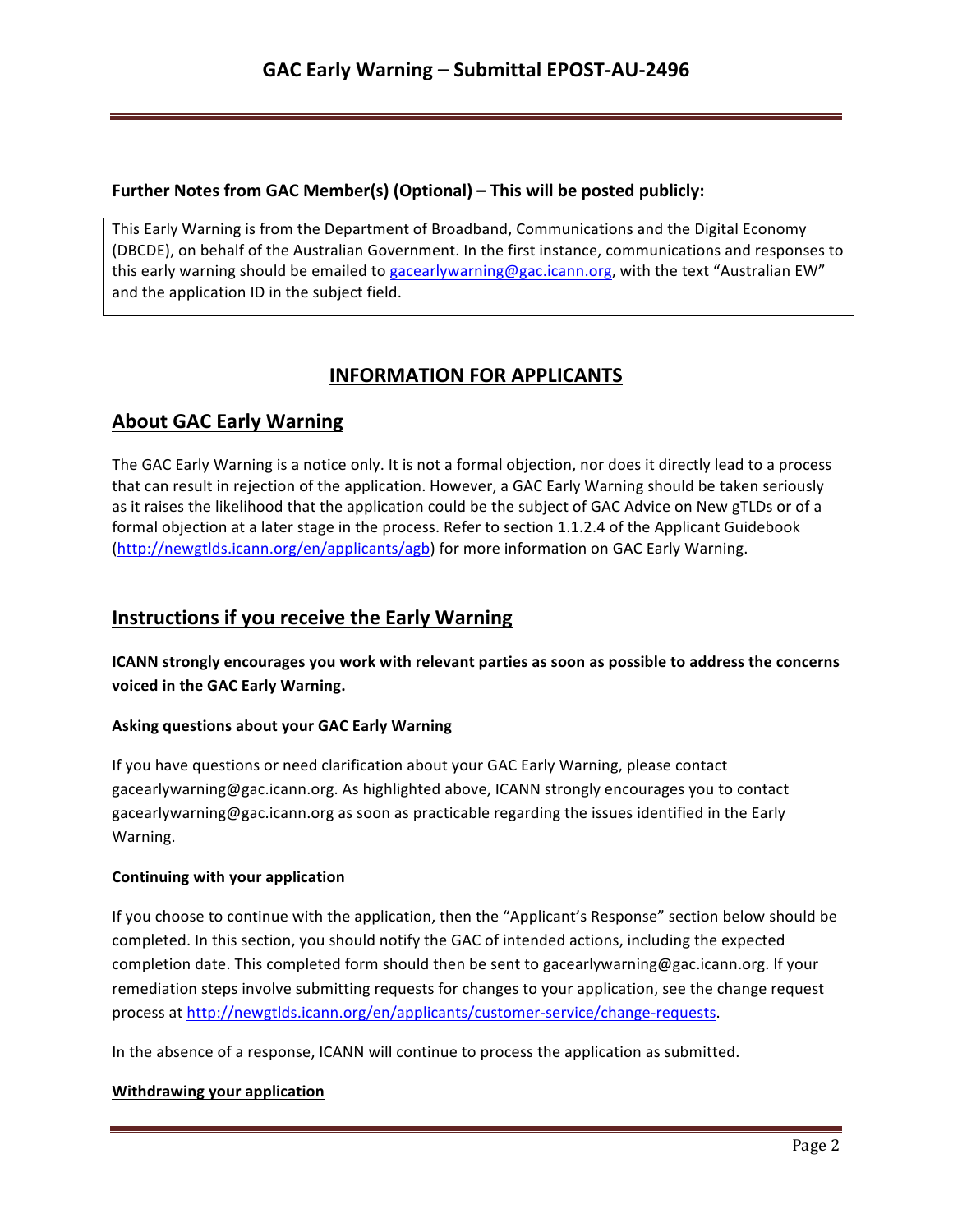# **GAC Early Warning – Submittal EPOST-AU-2496**

If you choose to withdraw your application within the 21-day window to be eligible for a refund of 80% of the evaluation fee (USD 148,000), please follow the withdrawal process published at http://newgtlds.icann.org/en/applicants/customer-service/withdrawal-refund. Note that an application can still be withdrawn after the 21-day time period; however, the available refund amount is reduced. See section 1.5 of the Applicant Guidebook.

For questions please contact: **gacearlywarning@gac.icann.org** 

### **Applicant Response:**